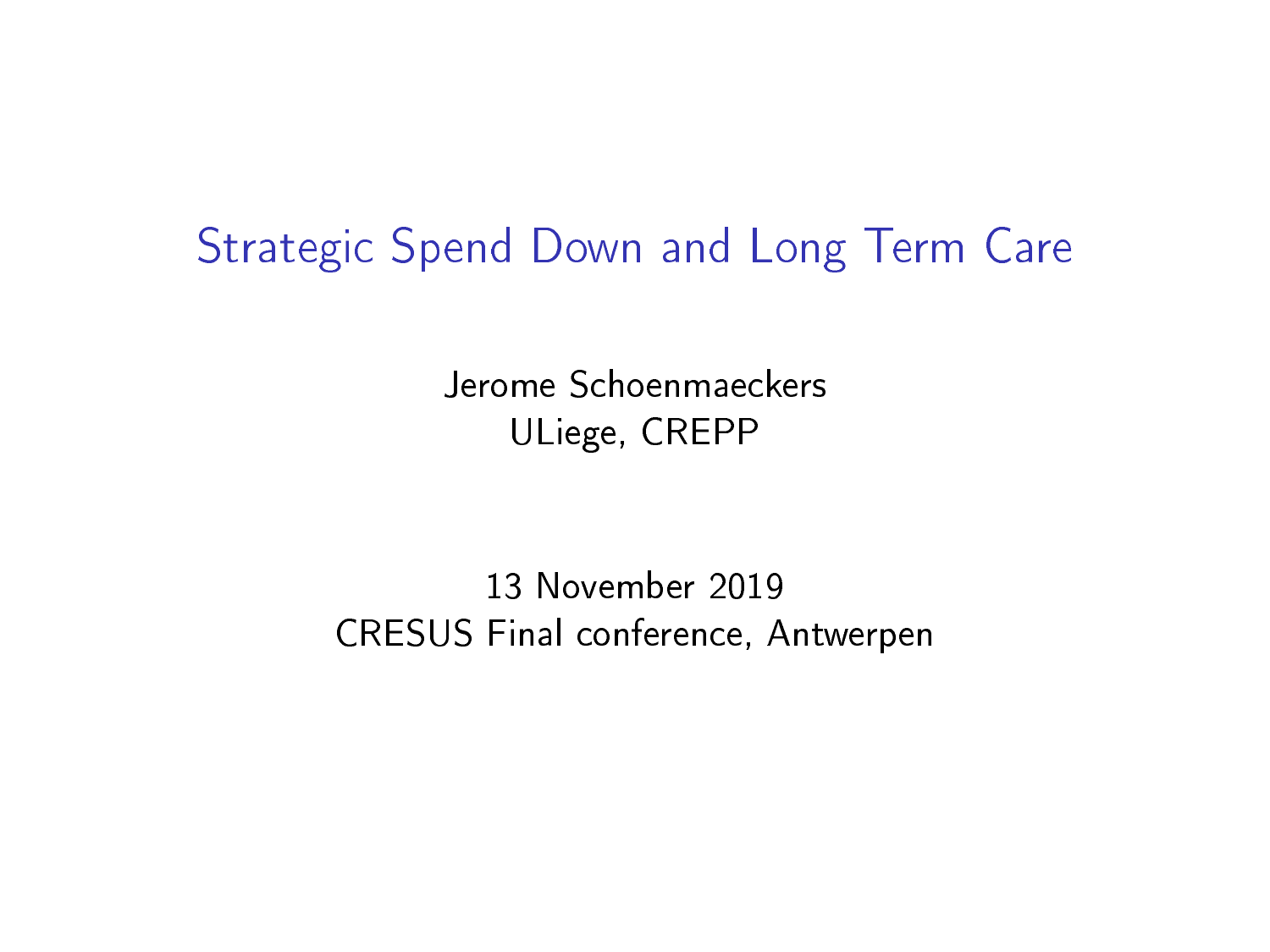- $\blacktriangleright$  People live longer but with age-related disabilities
- $\blacktriangleright$  Changes in family values lead to outsourced help activities
- $\blacktriangleright$  Expensive because they are labor intensive: end of life totally impoverished & no bequests
- $\triangleright$  Private and/or public insurance could cover their dependence costs in the future
	- In Medicaid: "needs-based" program for the poorest (US)
	- ▶ From 1.2% of GDP in 1999 to 3.7% in 2040 (CBO, 2004)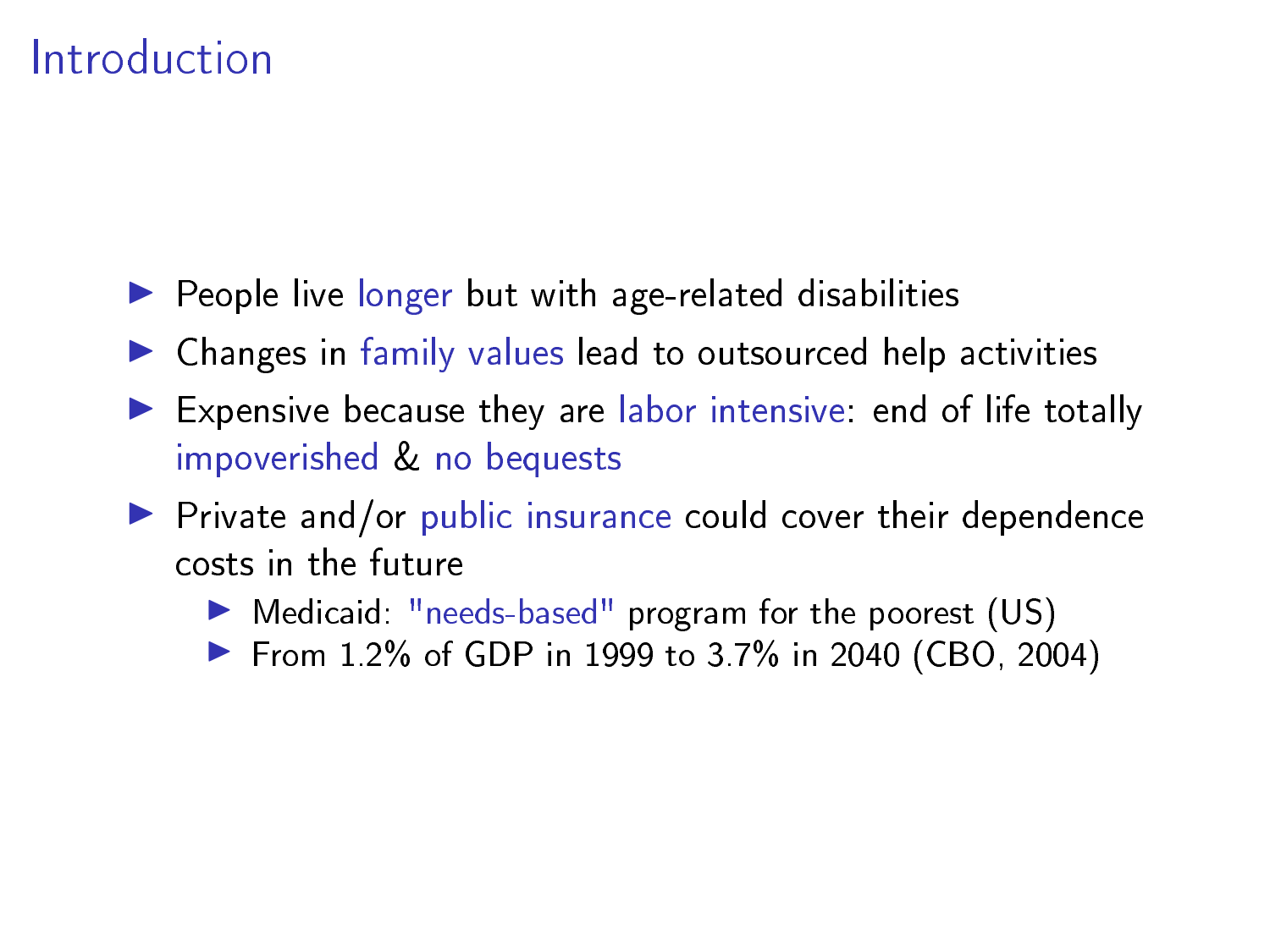- $\triangleright$  Middle class can be tempted to apply for Medicaid in case of dependency
- $\blacktriangleright$  To qualify for LTC Medicaid benefits  $\rightarrow$  insufficient assets to pay for one's own care
- $\triangleright$  Process of reducing the value of assets is referred to "spending down"
	- $\triangleright$  By paying for LTC until a level low enough
	- $\blacktriangleright$  By transferring the assets to children

 $\rightarrow$  Focus on the process of spending down triggered by bequests motives (with the assumption of preference for late bequests)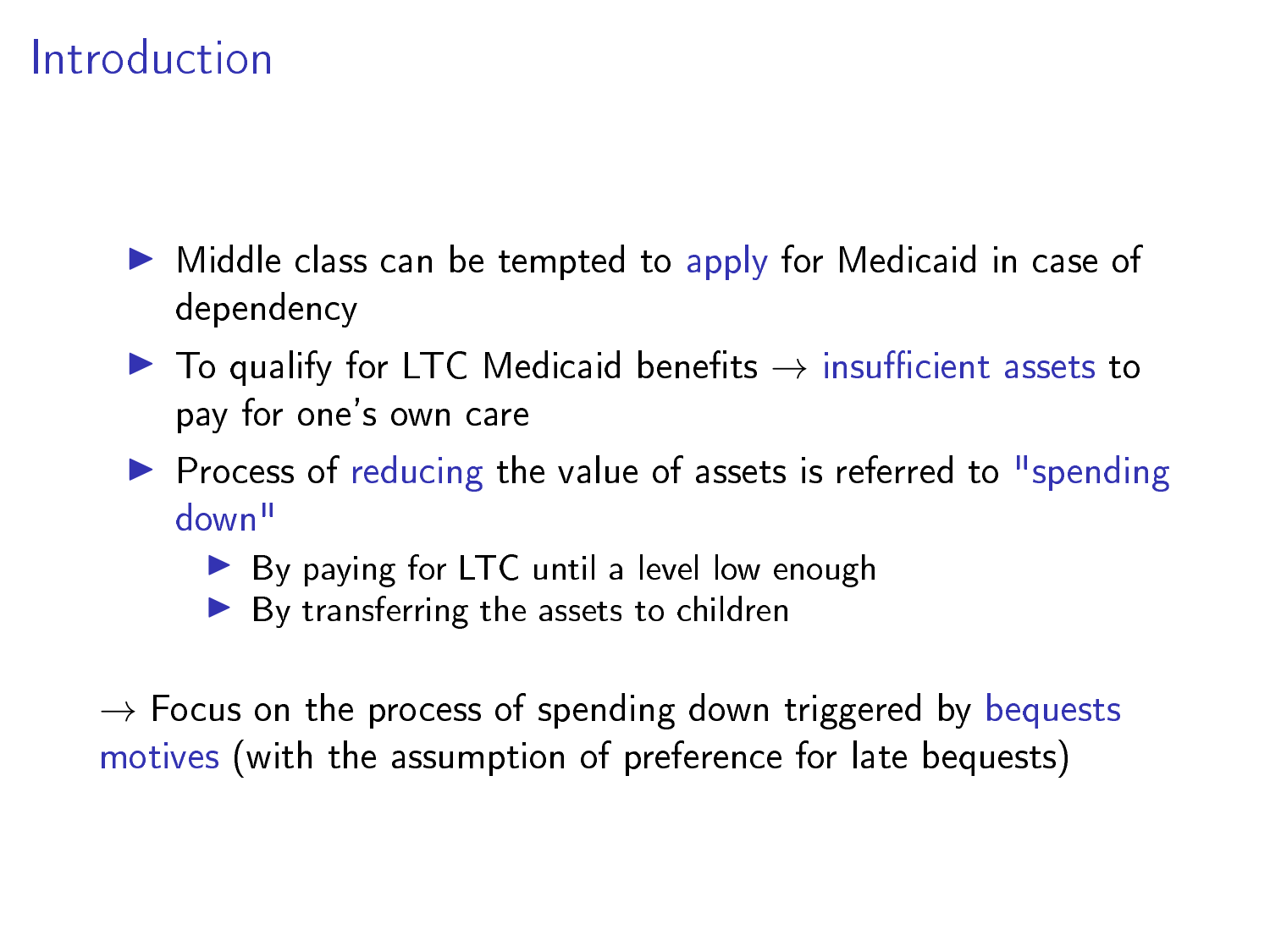- ▶ Voluntary Impoverishment defeats Medicaid's purpose and preserving peoples' inheritances does not justify diversion of government resources (Miller, 2003)
- $\triangleright$  When a senior is applying  $\rightarrow$  asset threshold limited by a so-called look-back period
- All assets transfers within this timeframe are reviewed  $\rightarrow$  if rules are violated, a penalty is applied

 $\rightarrow$  Research question: do we observe a strategic behavior to benefit from the public aid?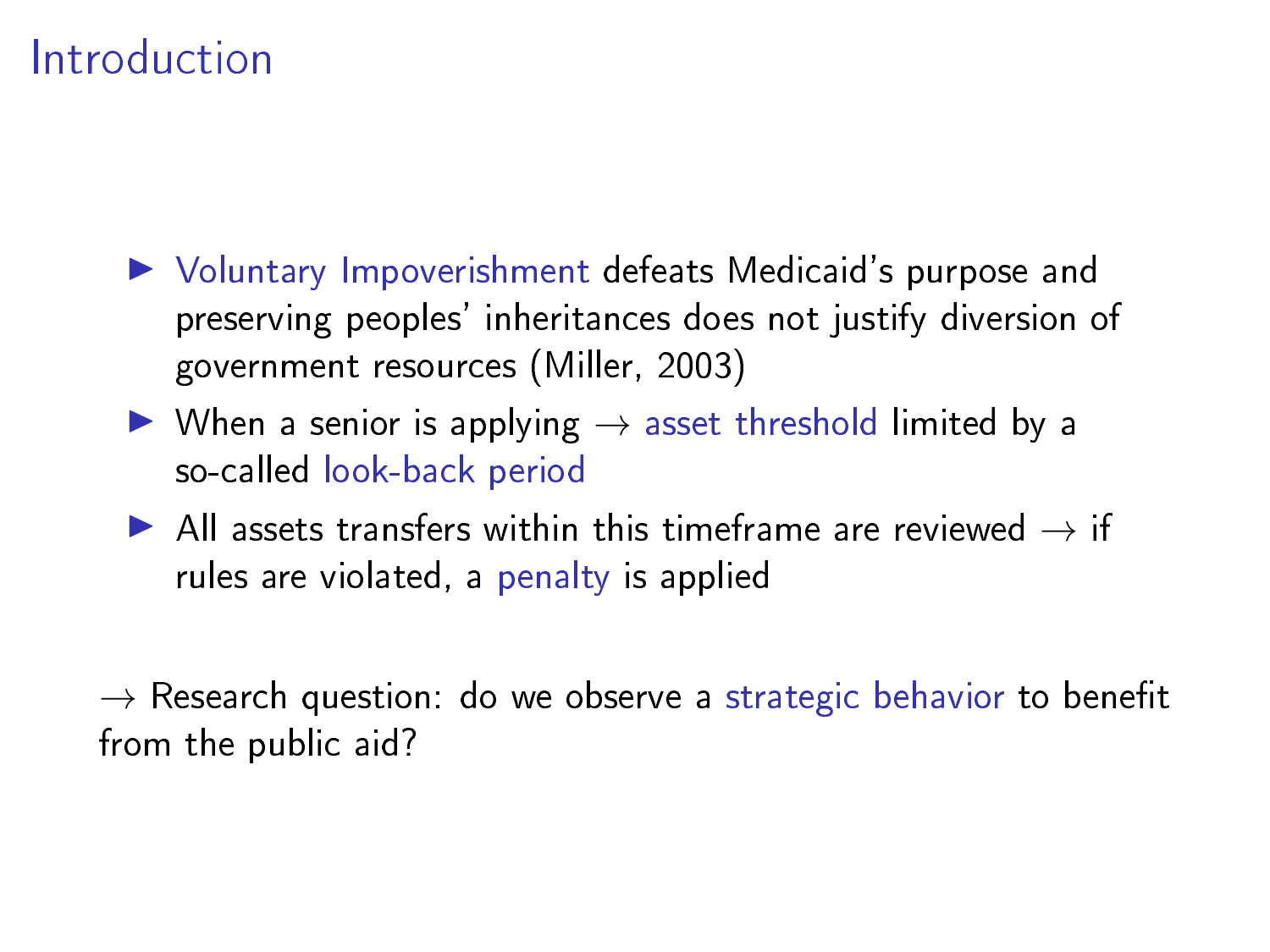- ▶ Use of 2006 Reform (increase of the look-back period from 3 to 5 years) to work in a Difference-in-Differences framework
	- ▶ Treated group: 60-64 & Control group: 50-54
	- $\blacktriangleright$  True data (no hidden transfers) and parents want to keep money as long as possible (precautionary and/or strategic reasons)
- $\blacktriangleright$  Idea: average increase in transfers for people concerned by the reform  $\Rightarrow$  strategic spend down
- **Empirical evidence of strategic behavior (robust results) but** ambiguous signals from government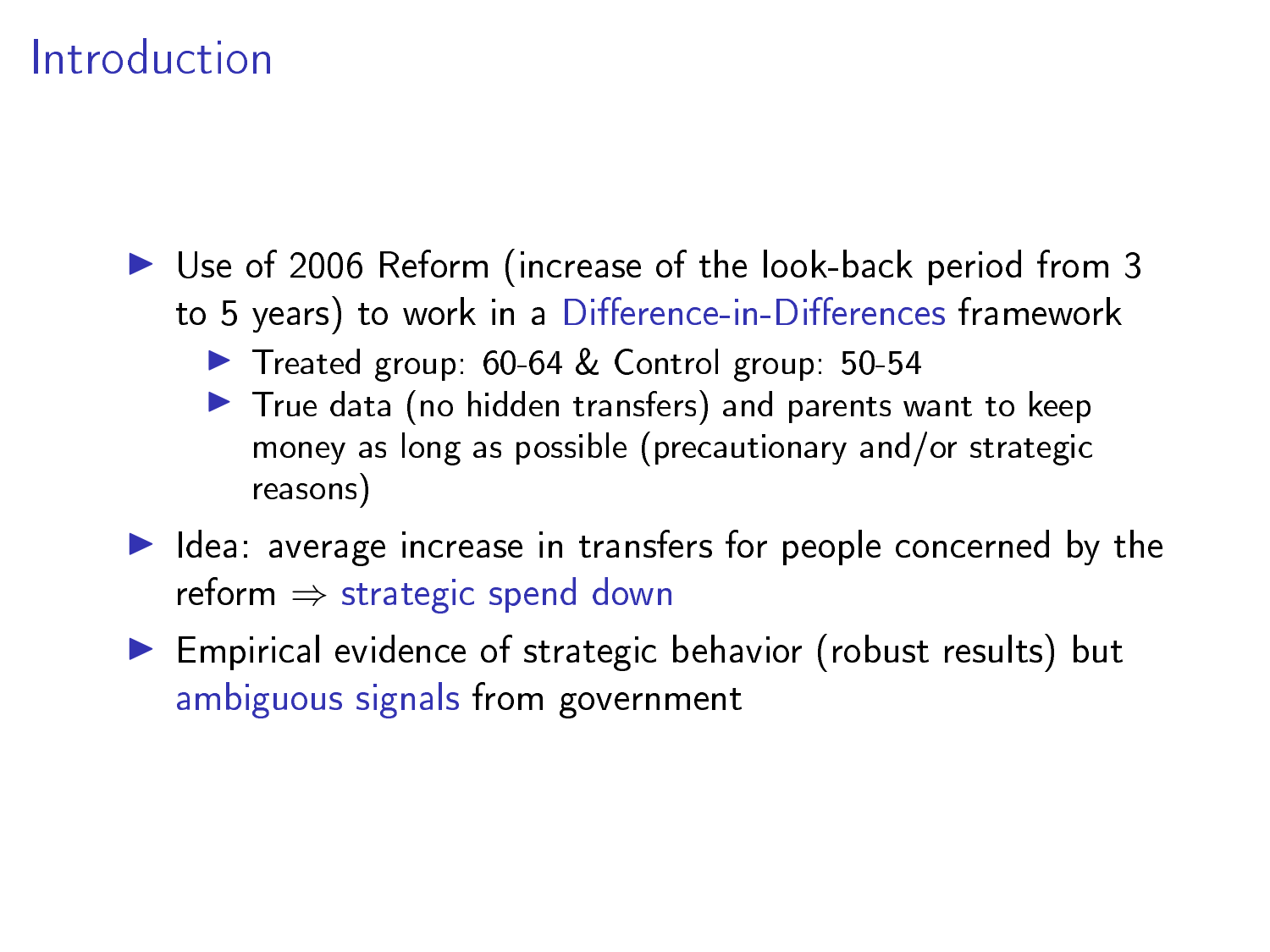- $\triangleright$  Cost differences among states: annual median of \$85,000 for semi-private room
- $\blacktriangleright$  Medicaid can help because it covers costs in excess of the amount that a Medicaid-eligible is capable of paying (Pargoff, 2012) BUT eligibility criteria:
	- ▶ Health and Age: 2 ADLs or more for at least 30 days and 65 years old or more
	- $\blacktriangleright$  Financial: asset and income (diverse thresholds) tests
		- $\blacktriangleright$  \$2,000 in non-exempt resources (special status for the "community spouse" and HH goods)
		- $\triangleright$  \$3,000 if both spouses apply and live together in the same room at the NH (for at least six months)
		- $\blacktriangleright$  Examples of non-exempt resources: vacation property, boats, stocks, bonds, insurance policies, funds in retirement accounts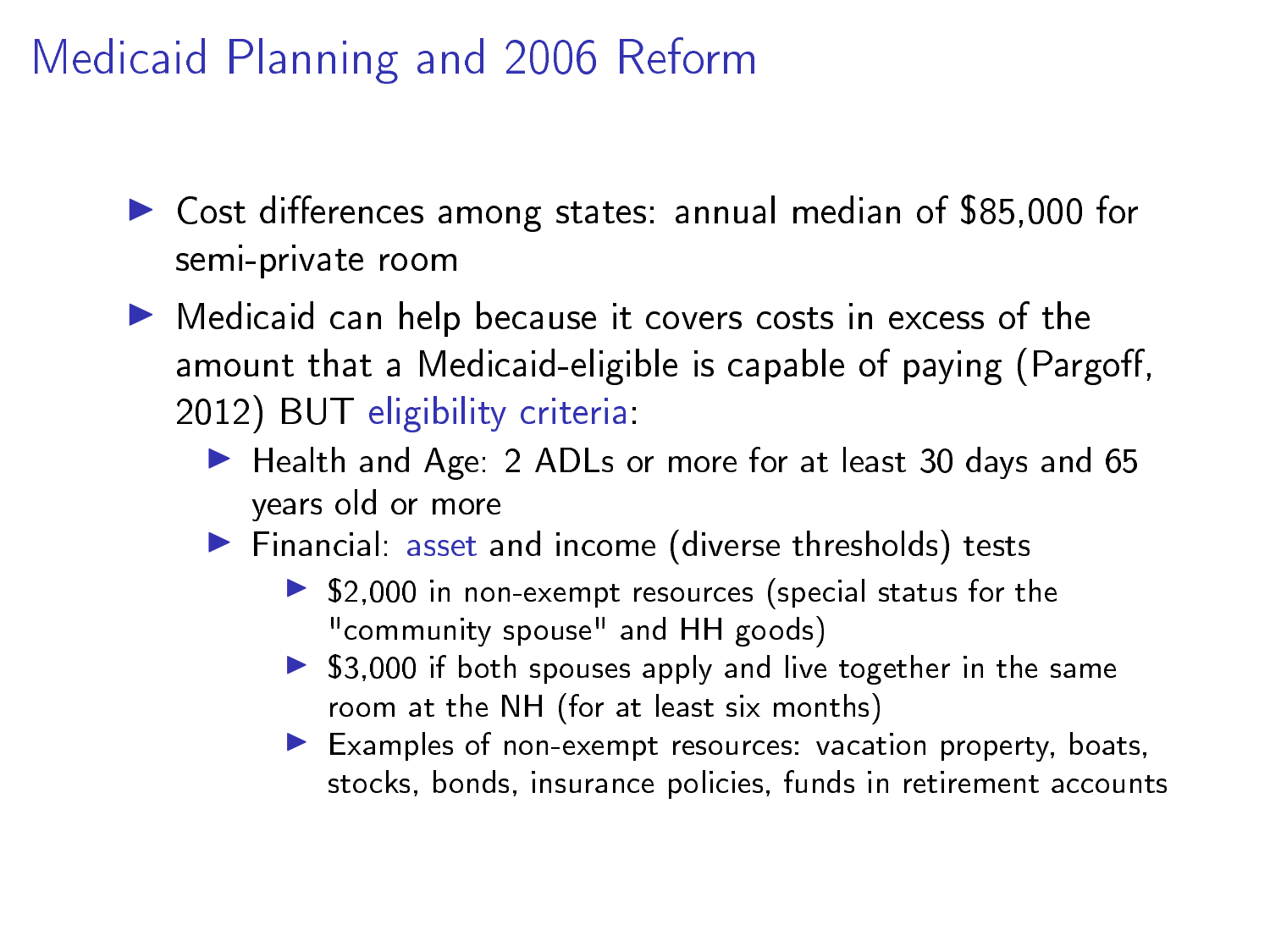- $\blacktriangleright$  Three possibilities to "reach" this threshold
	- $\blacktriangleright$  They were poor to begin with
	- $\blacktriangleright$  They spend down their assets in LTC without any strategy
	- $\blacktriangleright$  They voluntary impoverished themselves
		- $\triangleright$  To supplement Medicaid  $\Rightarrow$  maintain quality of life until the very end
		- $\blacktriangleright$  To assure savings are passed on to loved ones rather than consumed by LTC costs
	- $\triangleright$  Several techniques of voluntary impoverishment: creation of trusts (Stone, 2002; Miller, 2003), purchase or improvement of a home, paying off a mortgage, buying a cemetery lot, pre-paying for funeral services (Fliegelman et al., 1997), divorce (Miller, 2015) and outright gifts to children (Miller, 2003)

 $\Rightarrow$  Focus only on transfers to children behavior in empirical part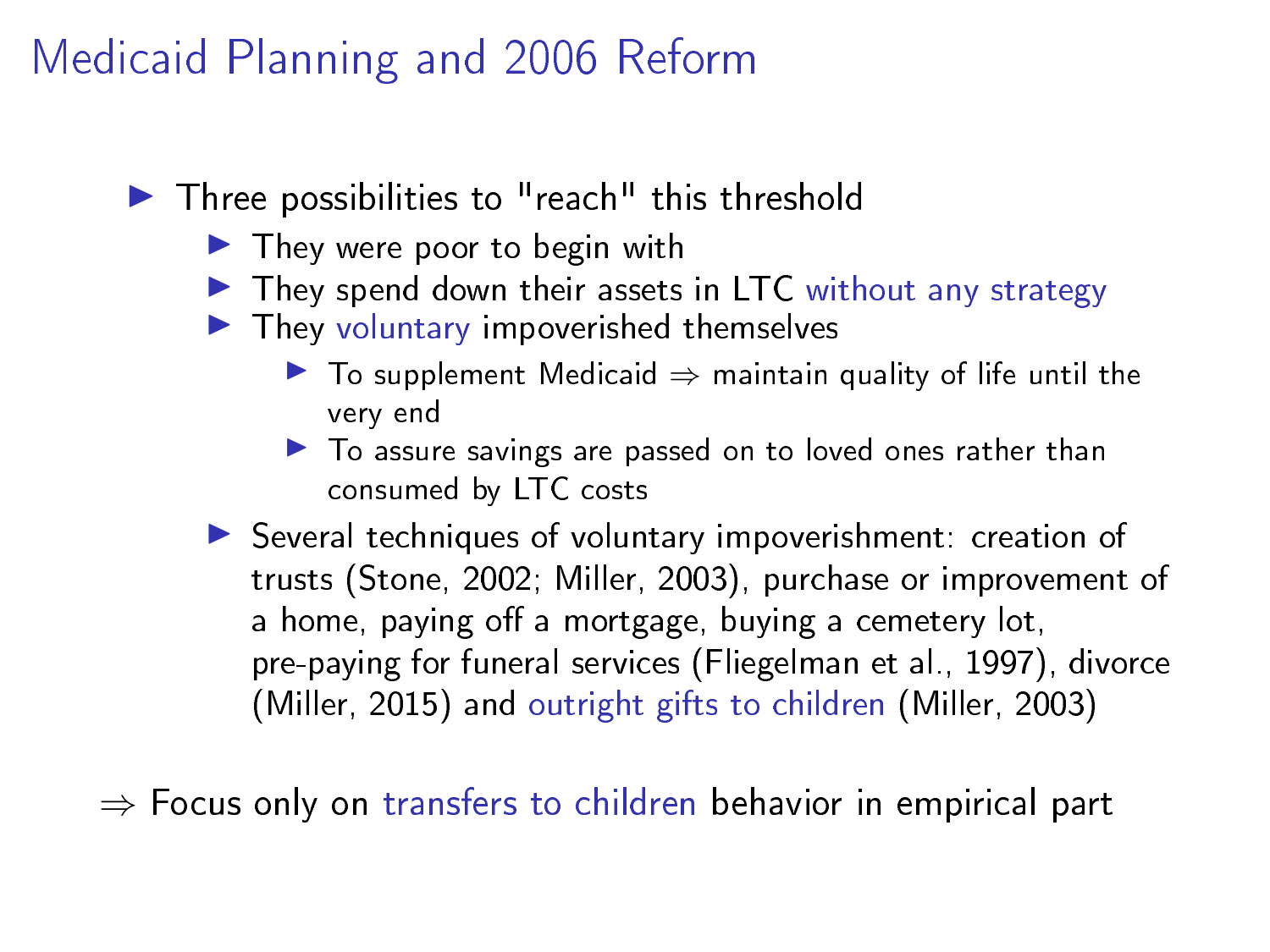- ▶ Medicaid Planning exists (specialized lawyers, Markovic (2016)) and so...
- $\blacktriangleright$  In 2006, government wanted to tighten the conditions of access to Medicaid by increasing the look-back period from 3 to 5 years
- $\blacktriangleright$  Transfers within the look-back period are subject to transfer penalty.
	- $\triangleright$  Penalties are calculated according to this rule (Miller, 2015): "to divid[e] the fair market value of the transferred asset by the statewide monthly average lowest semiprivate room rate for Medicaid certified nursing facilities calculated annually".
	- $\triangleright$  \$100,000 during the look-back period (\$7,396 for private room in NH in the state)  $\Rightarrow$  13 months and 15 days of ineligibility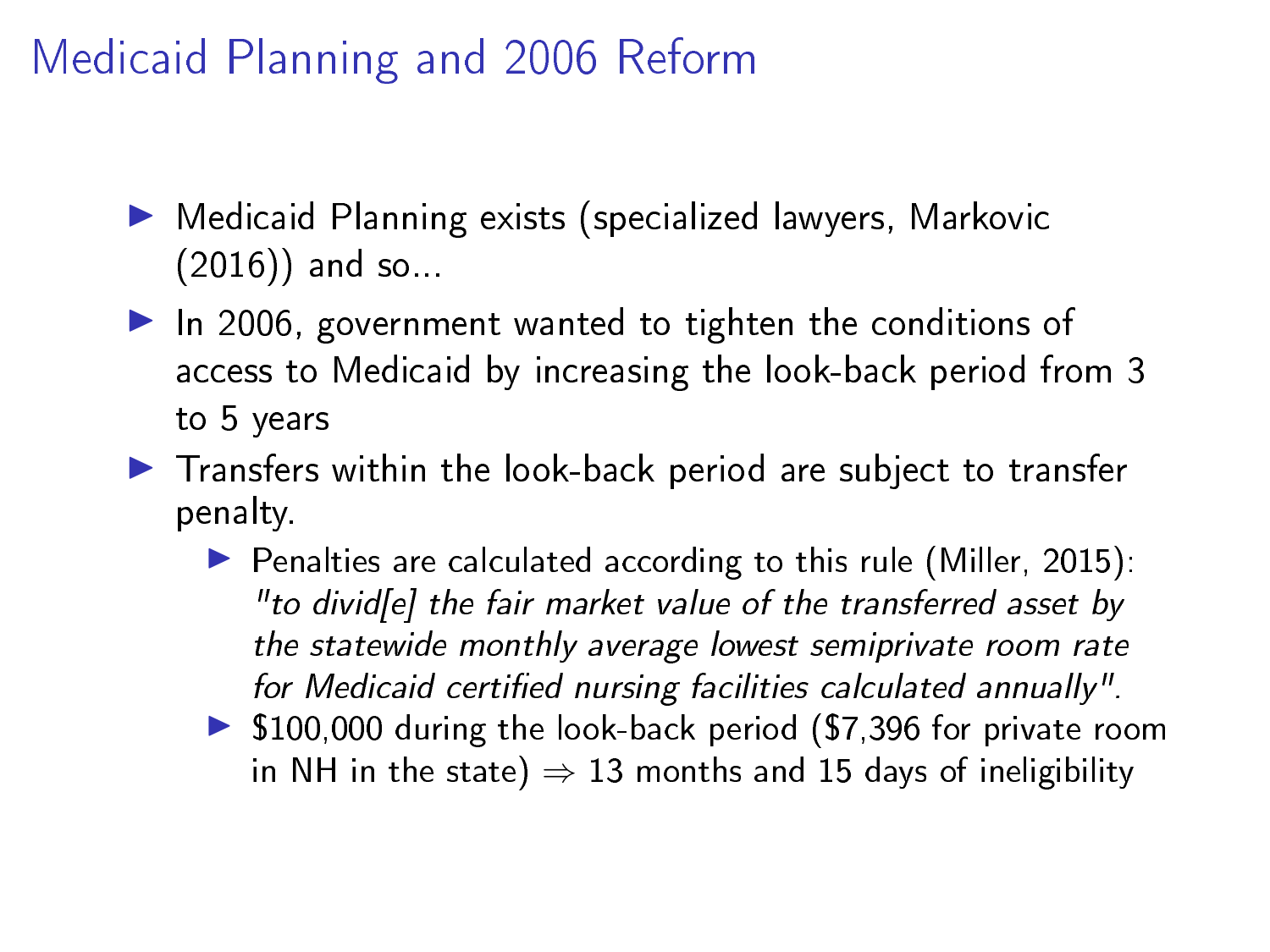- $\triangleright$  Scientific literature about Medicaid Planning in law journals
- $\blacktriangleright$  Limited empirical evidence of this strategic spend-down behaviour (Norton, 1995; Costa-Font, 2010)
	- $\blacktriangleright$  Lee et al. (2006) show existence of this phenomenon but in a small number of cases (4 waves of HRS and before the 2006 reform)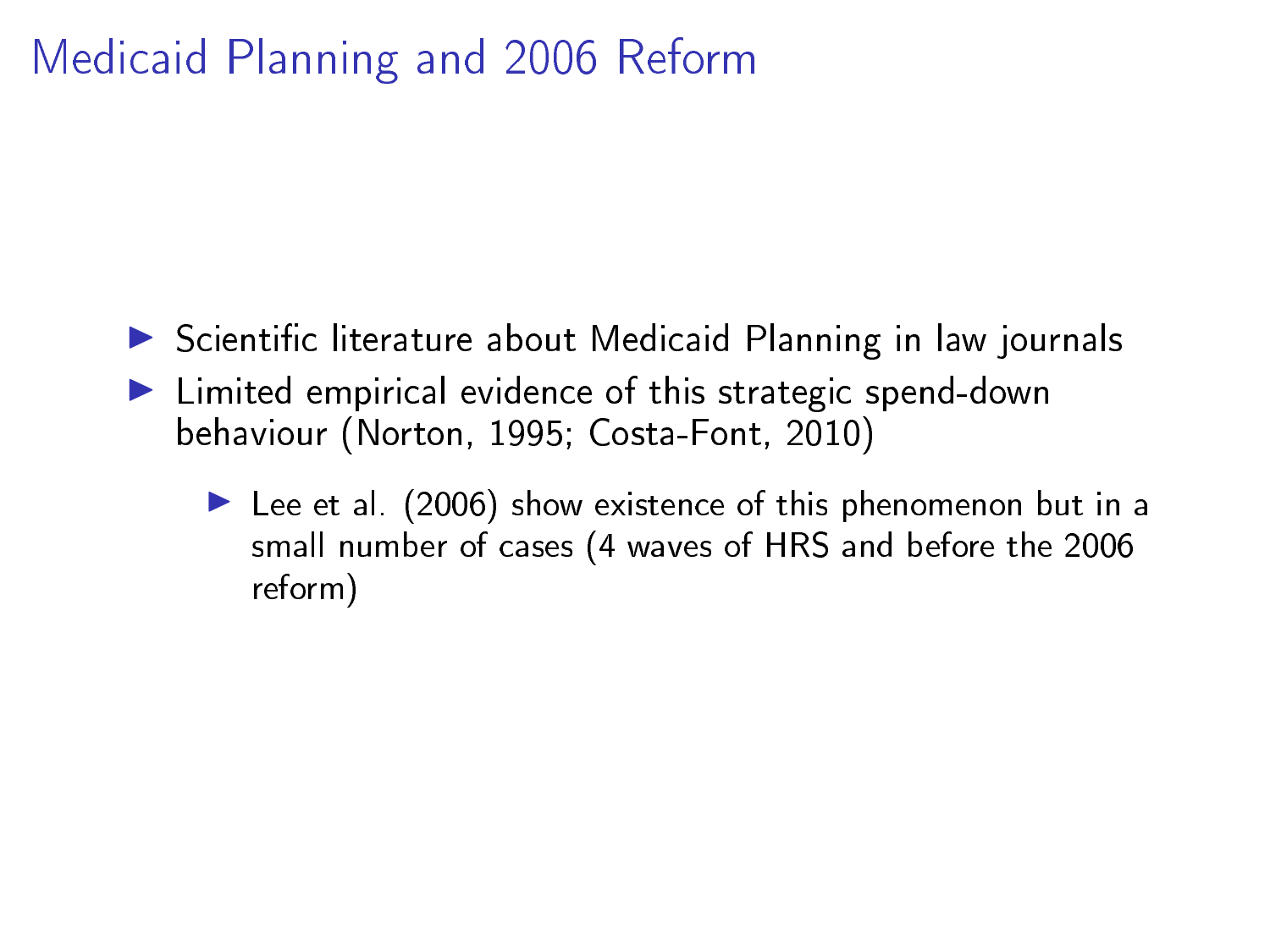- ▶ HRS data from 1998 to 2012 (self-assessment)
- $\blacktriangleright$  4 periods before and 4 periods after the 2006 reform



Figure: Evolution of Medicaid beneficiaries and inter-vivos transfers to children (%)

 $\triangleright$  Sample: 50+ with at least one child and answering at least one time before and one time after the reform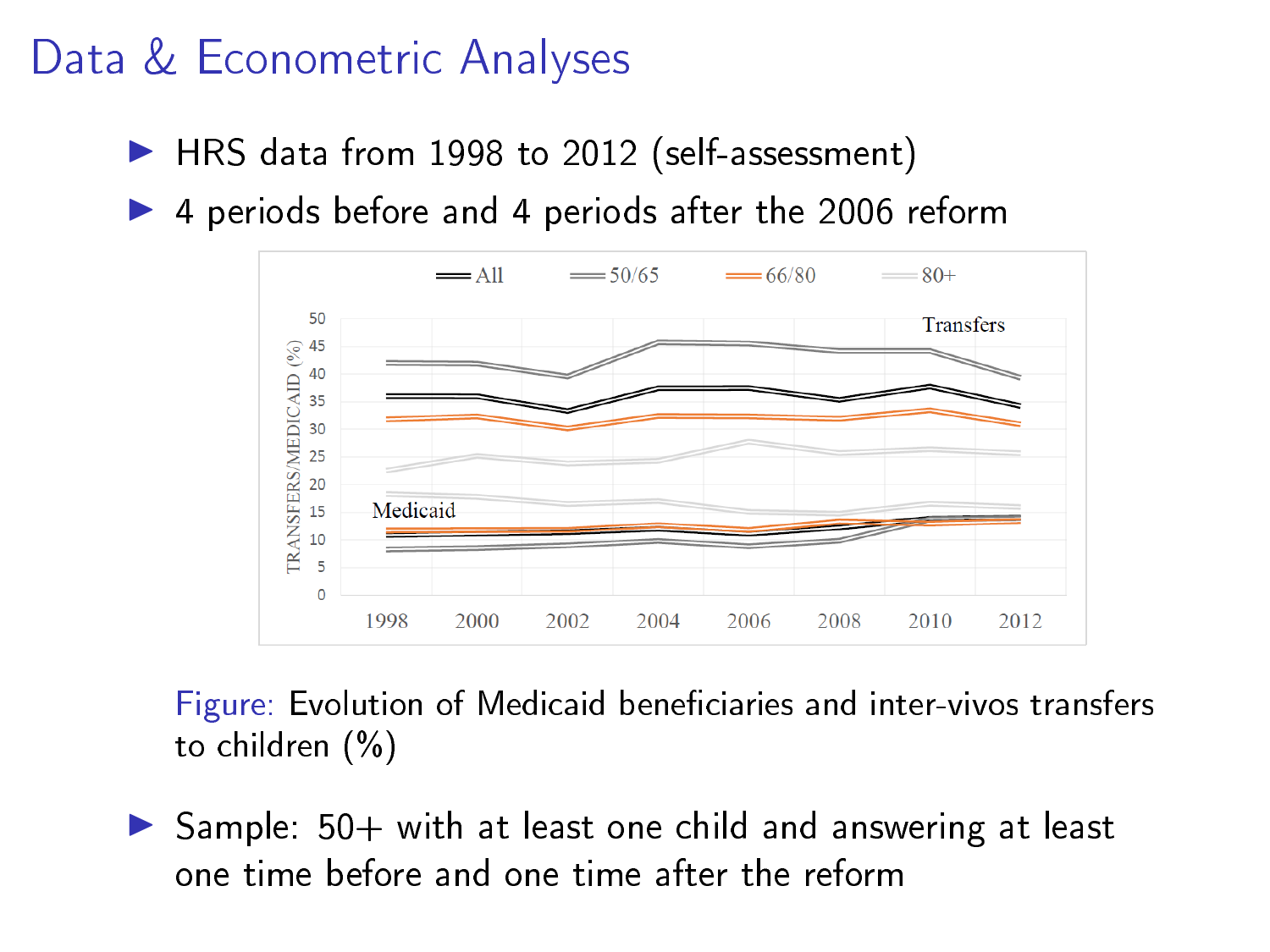### Is Medicaid only available to eligible people?

| Eligibility criteria                           | Year                                           | 1998                             | 2000     | 2002     | 2004          | 2006     | 2008     | 2010     | 2012     |  |
|------------------------------------------------|------------------------------------------------|----------------------------------|----------|----------|---------------|----------|----------|----------|----------|--|
| Annual Income (max)                            | Single or if one of the Couple is<br>dependent | \$17.784                         | \$18,468 | \$19,620 | \$20.304      | \$21.708 | \$22.932 | \$24.264 | \$25,128 |  |
|                                                | If both of Couple are dependent                | \$26.676                         | \$27.684 | \$29,412 | \$30,456      | \$32.544 | \$34,416 | \$36,396 | \$37.728 |  |
|                                                | Single or if one of the couple is<br>dependent | Less than \$2,000 per person     |          |          |               |          |          |          |          |  |
| Assets (others than housing)                   | If both of Couple are dependent                | Less than \$3,000 for the couple |          |          |               |          |          |          |          |  |
| Dependence                                     | All                                            |                                  |          |          | 2 ADL or more |          |          |          |          |  |
| Eligible in the sample $(%)$                   | All                                            | 21.2                             | 20.7     | 19.9     | 20.8          | 20.5     | 21.2     | 27.1     | 26.5     |  |
| Access to Medicaid even if not<br>eligible (%) | All                                            | 1.6                              | 1.8      | 1.9      | 2.3           | 2.1      | 2.6      | 2.7      | 3.0      |  |
| Access to Medicaid if dependent                | A11                                            | 28.9                             | 29.2     | 29.8     | 31.7          | 28.6     | 30.0     | 31.5     | 31.8     |  |
|                                                |                                                |                                  |          |          |               |          |          | 27.1     | 27.0     |  |

Figure: Eligibility to Medicaid and Access to Medicaid (%)

#### ⇒ Minor fraud elements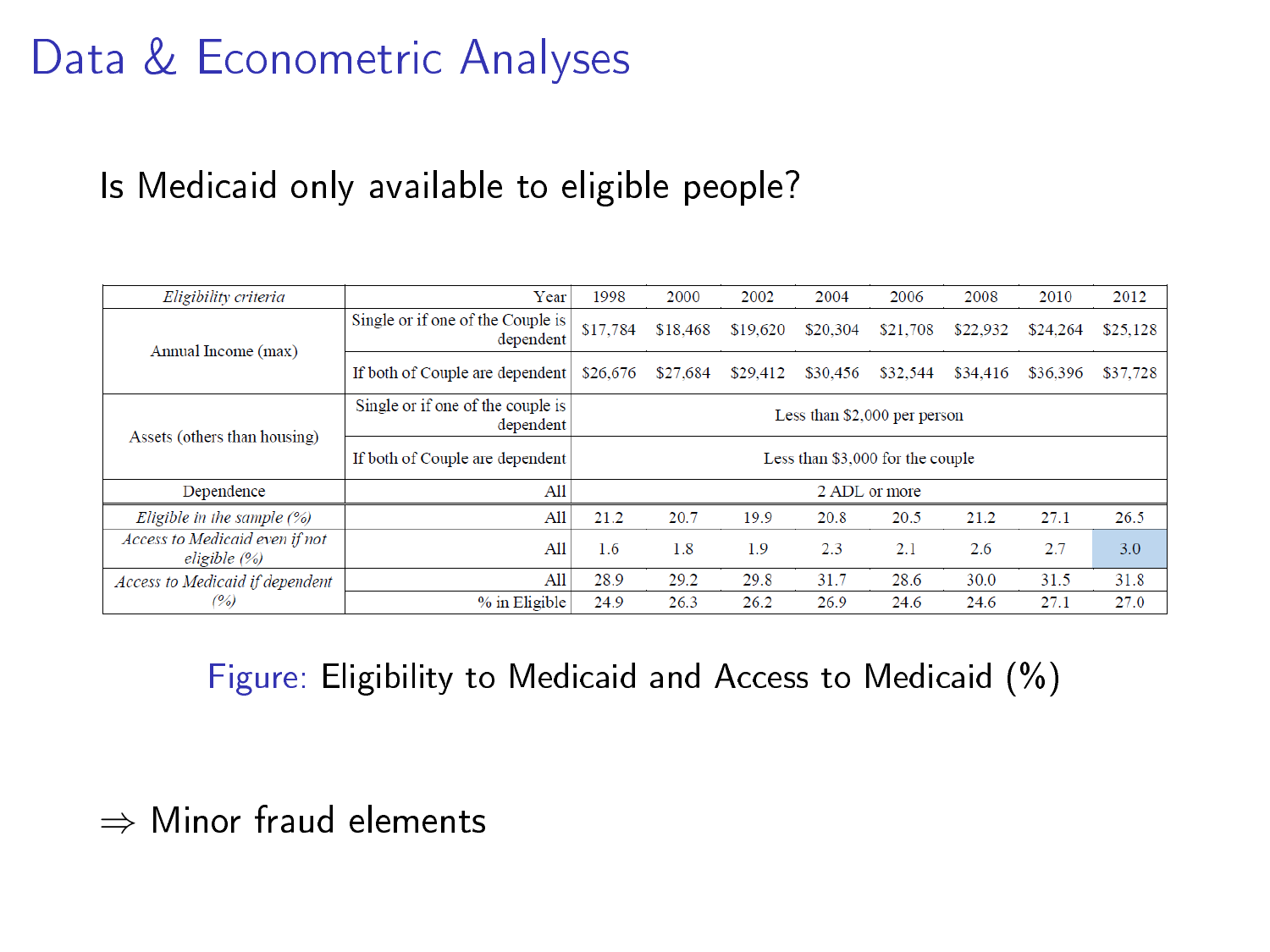Can we observe potential strategic spend down behavior in descriptive panel data?

|                 |        | Eligible in $t$ |       | Eligible in $t$ if no<br>eligible in period of<br>transfer |        | Medicaid in $t$ |       | Medicaid in $t$ if no<br>Medicaid in period<br>of transfer |
|-----------------|--------|-----------------|-------|------------------------------------------------------------|--------|-----------------|-------|------------------------------------------------------------|
|                 | N      | $\frac{0}{0}$   | N     | $\frac{0}{0}$                                              | N      | $\frac{0}{0}$   | N     | $\frac{0}{0}$                                              |
|                 |        |                 |       | <b>Unbalanced Panel</b>                                    |        |                 |       |                                                            |
| Transfer in t   | 29,658 | 18.7            |       |                                                            | 11.346 | 11.7            |       |                                                            |
| Transfer in t-2 | 22,711 | 20.8            | 7,048 | 30.4                                                       | 9,092  | 12.7            | 3.244 | 18.9                                                       |
| Transfer in t-4 | 16,632 | 21.6            | 6.306 | 31.7                                                       | 6.984  | 13.3            | 3.185 | 19.8                                                       |
| Transfer in t-6 | 12.638 | 23.0            | 5.378 | 32.7                                                       | 5.450  | 15.1            | 2.894 | 21.3                                                       |
|                 |        |                 |       | <b>Balanced Panel</b>                                      |        |                 |       |                                                            |
| Transfer in t   | 11.291 | 18.1            |       |                                                            | 4.407  | 10.7            |       |                                                            |
| Transfer in t-2 | 9,905  | 20.5            | 3.208 | 30.6                                                       | 3.996  | 12.0            | 1.431 | 18.9                                                       |
| Transfer in t-4 | 8.523  | 21.8            | 3.280 | 32.2                                                       | 3.546  | 13.4            | 1.581 | 20.1                                                       |
| Transfer in t-6 | 7.141  | 23.4            | 3.041 | 33.1                                                       | 3.035  | 15.2            | 1.558 | 21.6                                                       |

Figure: Eligibility and Medicaid in t according to current and previous transfers

 $\Rightarrow$  Suspicion but not confirmed by classic panel econometric analysis (Negative and significant relationship between transfer in  $t$ , t-2, t-4 and t-6 and eligibility or medicaid access in t)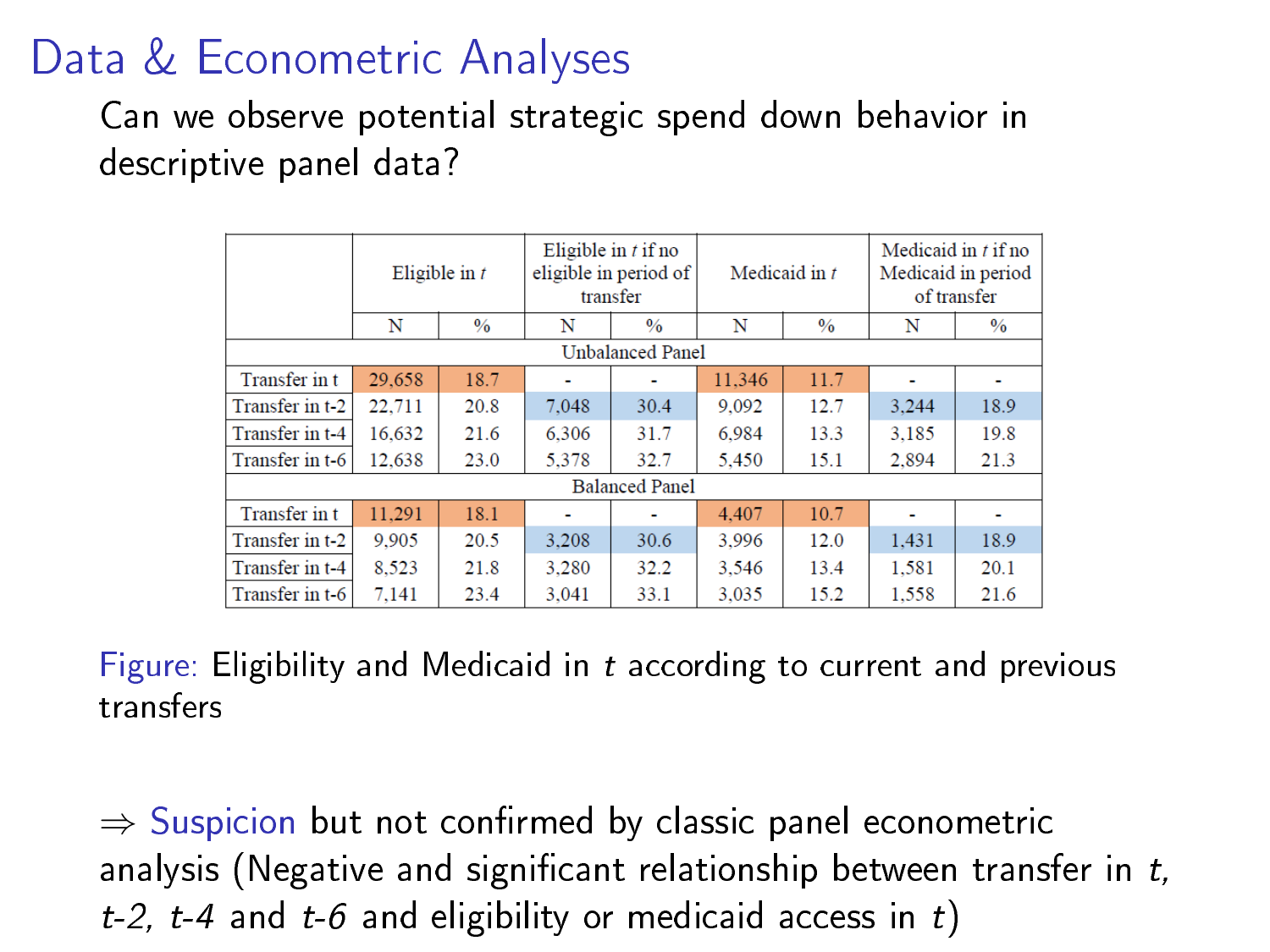- $\blacktriangleright$  Until now, no evidence of strategic impoverishment
- $\blacktriangleright$  Indeed, if we had found a significant relationship between previous transfers and eligibility/access to Medicaid, we could have concluded that the economic agents were acting strategically
- $\blacktriangleright$  Results show the opposite sign for the different models tried (except for access to Medicaid with FE where we do not find any effect of transfer but possibly driven by richest individuals)

 $\Rightarrow$  We move to a difference-in-differences analysis using the 2006 reform as a buffer date and assume that if we see in average an increase in transfers for people concerned by the reform

⇒ strategic spend down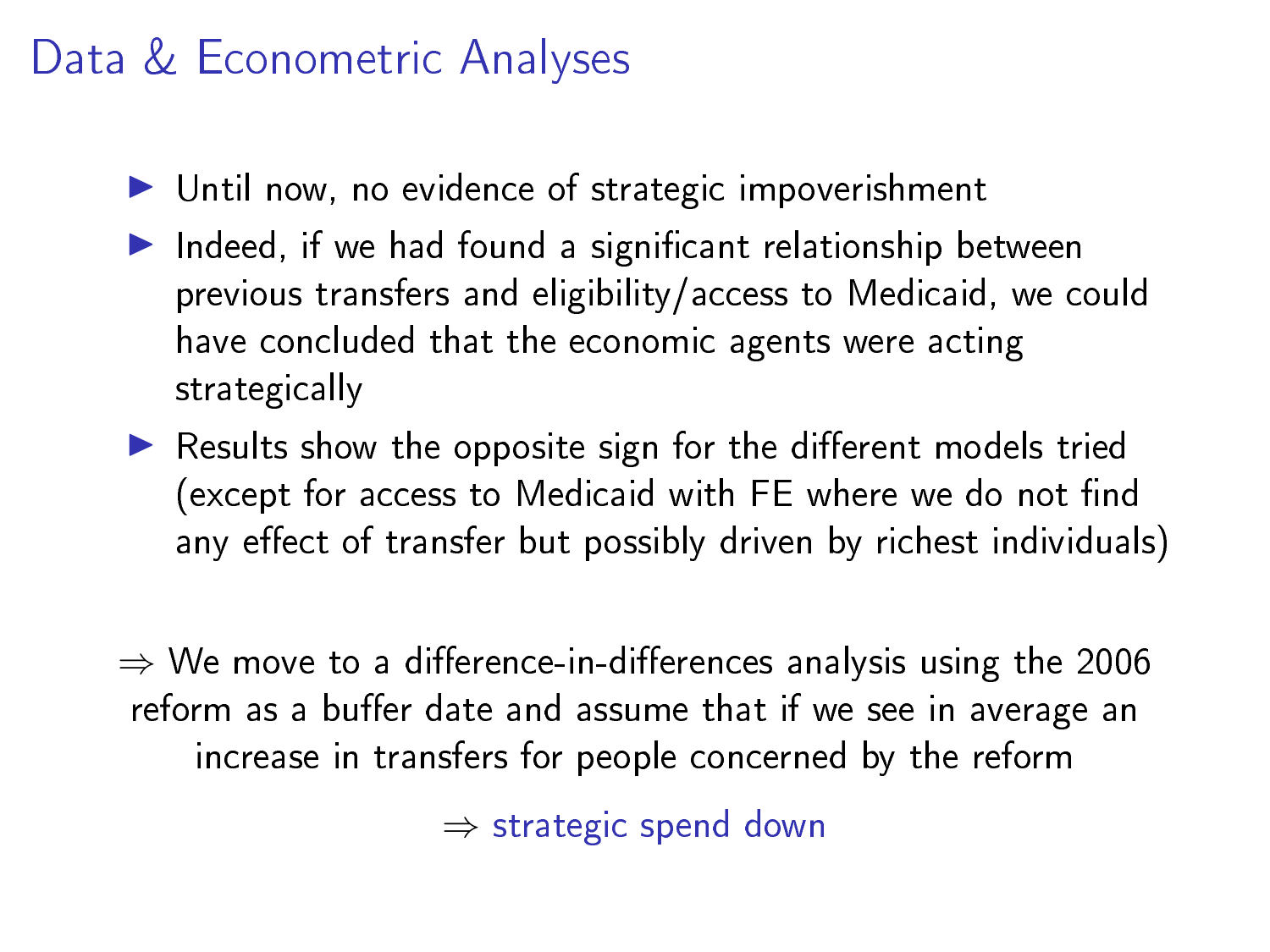- ▶ Necessary assumption for DD method: treatment and control outcomes move in parallel in the absence of treatment
- ▶ Treated group: 60-64 & Control group: 50-54



Figure: Parallel trends of probability of transfers for control and treated groups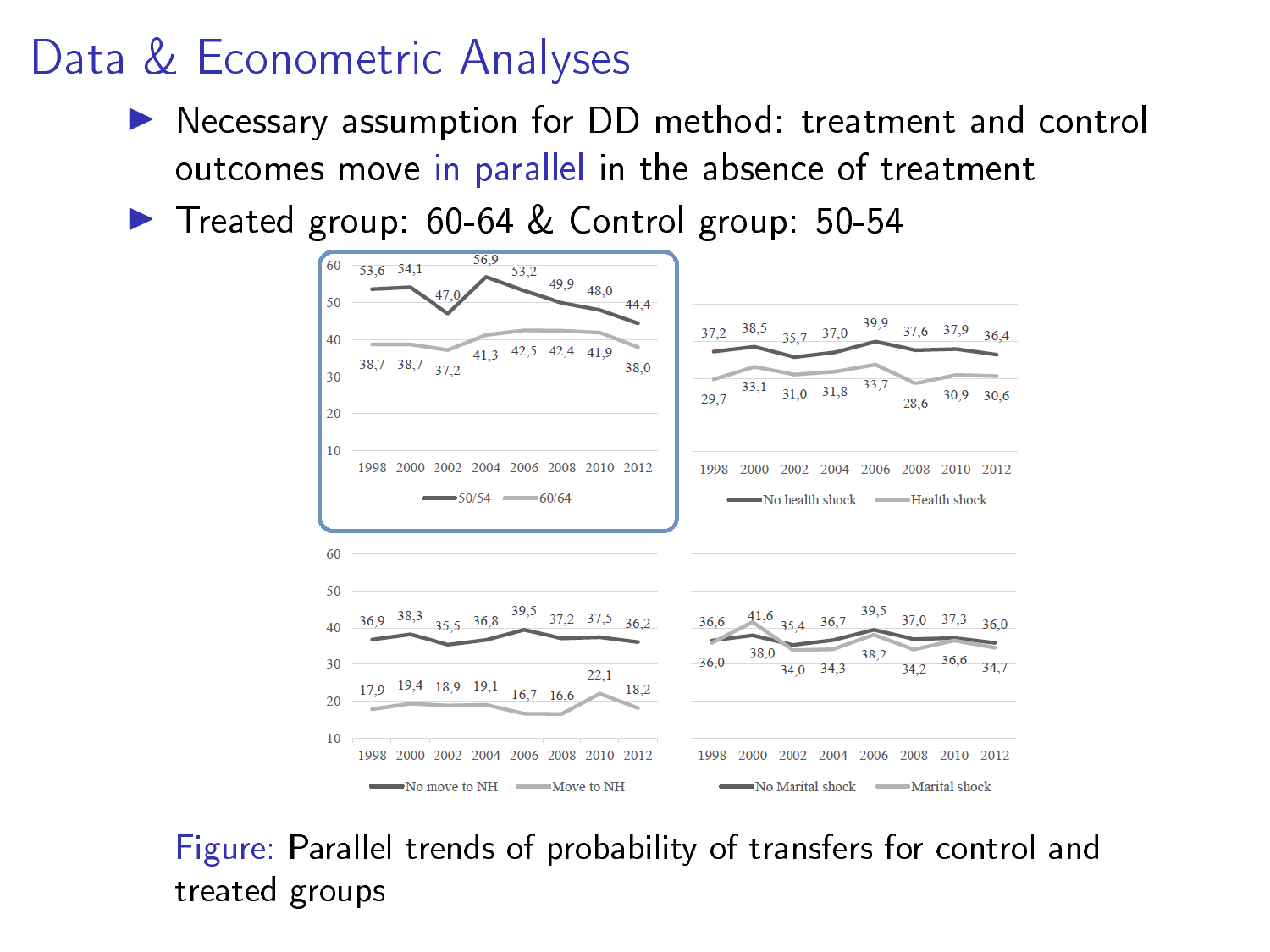We can then estimate the following regression using OLS:

$$
Y_{\text{ist}} = \alpha_{\text{s}} + \beta_{\text{t}} + \gamma I_{\text{st}} + c X_{\text{ist}} + \epsilon_{\text{ist}}
$$

where  $\alpha_s$  and  $\beta_t$  are fixed effects for states (age group) and years respectively,  $X_{ist}$  are relevant individual controls and  $\epsilon_{ist}$  is an error term. The estimated impact of intervention is then the OLS estimate  $\hat{\gamma}$ .

- $\triangleright$  Coefficient  $\hat{\gamma}$  expected to be positive if there is a strategic behaviour
- $\blacktriangleright$  People would like to transfer quicker assets to children in order to qualify for Medicaid because of the increase of the look-back period which lengthens the duration of the observation of financial transfers by administration
- $\blacktriangleright$  Parents would anticipate the risk (potentially with altruistic reasons)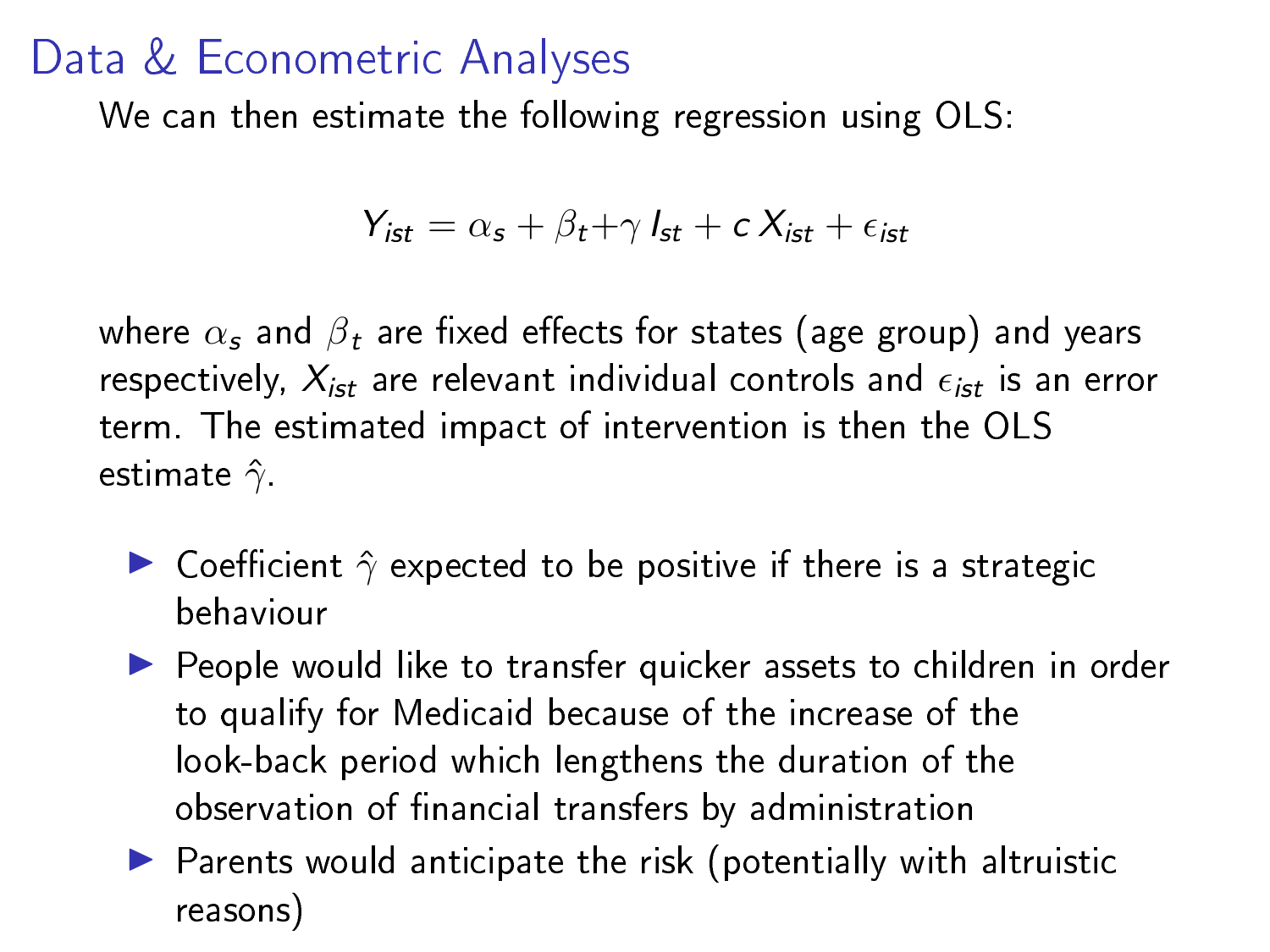|                      | (1)          |         | (2)         |         | (3)         |         | (4)         |         |
|----------------------|--------------|---------|-------------|---------|-------------|---------|-------------|---------|
| Treat                | $-0.147$ *** | (0.010) | $-0.119***$ | (0.010) | $-0.116***$ | (0.010) | $-0.110***$ | (0.010) |
| Post                 | $-0.038***$  | (0.014) | $-0.039***$ | (0.013) | $-0.039***$ | (0.014) | $-0.005$    | (0.018) |
| <b>Treat * Post</b>  | $0.061***$   | (0.017) | $0.038***$  | (0.016) | $0.038***$  | (0.017) | $0.042$ **  | (0.017) |
| Man                  | ref.         |         | ref.        |         | ref.        |         | ref.        |         |
| Woman                |              |         | $-0.093***$ | (0.017) | $-0.090***$ | (0.017) | $-0.090***$ | (0.017) |
| Couple               |              |         | $-0.012$    | (0.016) | $-0.028*$   | (0.016) | $-0.028*$   | (0.016) |
| Education            |              |         | $0.037***$  | (0.001) | $0.036***$  | (0.001) | $0.036***$  | (0.001) |
| Children $(\#)$      |              |         | $-0.000$    | (0.002) | 0.001       | (0.002) | 0.001       | (0.002) |
| Environment & Health |              |         |             |         |             |         |             |         |
| Help fr. children    |              |         |             |         | $-0.007$    | (0.018) | $-0.006$    | (0.018) |
| <b>Health Index</b>  |              |         |             |         | $0.118***$  | (0.017) | $0.121***$  | (0.018) |
| NH Living            |              |         |             |         | $-0.376***$ | (0.038) | $-0.367***$ | (0.036) |
| Unem. Rate           |              |         |             |         | $-0.003$    | (0.002) | 0.007       | (0.005) |
| <b>Year Dummies</b>  | No           |         | No          |         | No          |         | Yes         |         |
| N                    | 28281        |         | 27861       |         | 25627       |         | 25627       |         |
| $R^2$                | 0.014        |         | 0.073       |         | 0.076       |         | 0.077       |         |

Robust standard errors in parentheses (clustered at HH level);  $^*p < 0.1$ ,  $^*p < 0.05$ ,  $^{***}p < 0.01$ 

Figure: Reform impact on probability of financial transfers to children (50-54 vs. 60-64)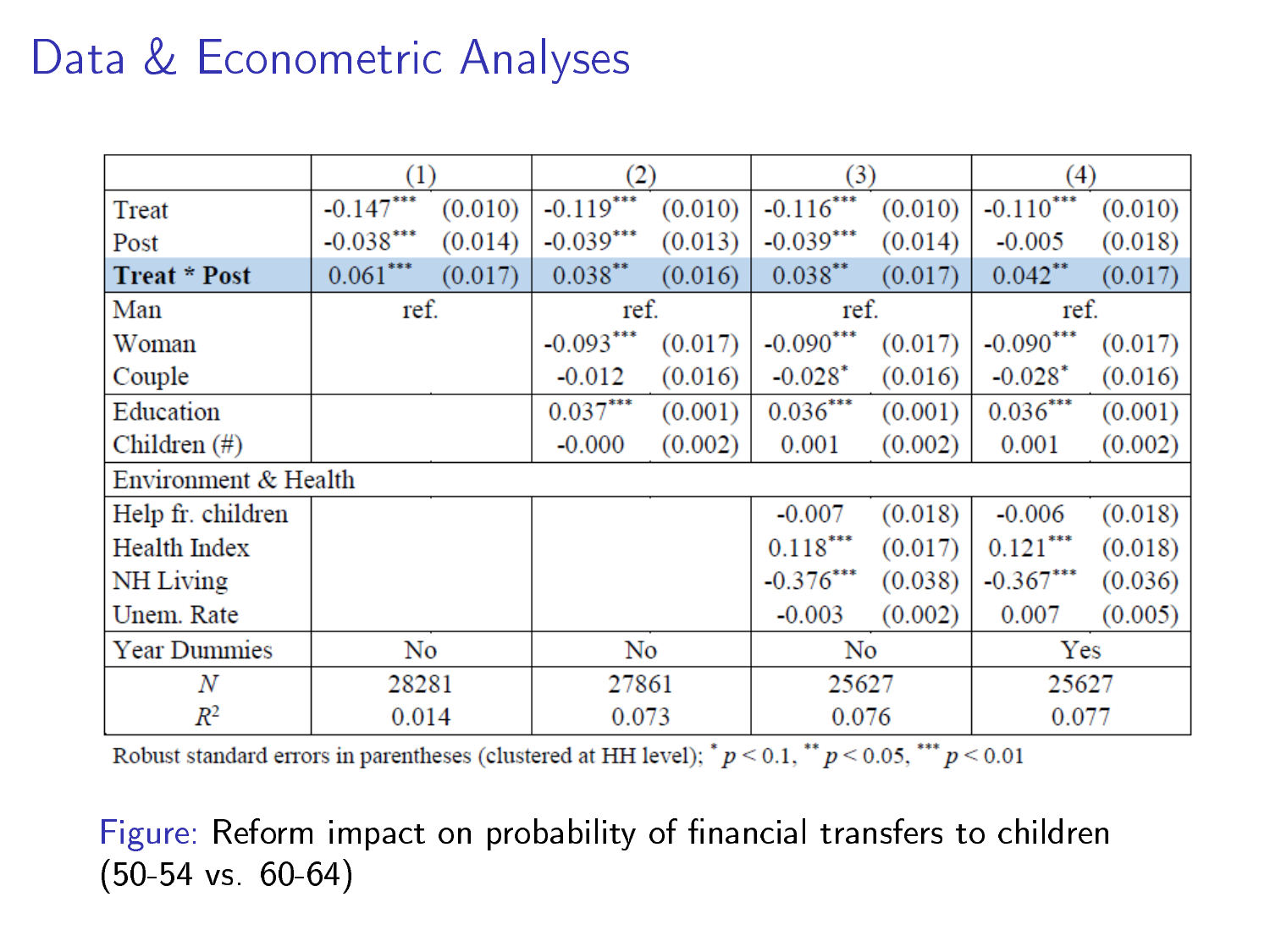$\blacktriangleright$  Main results of Pooled LPM:

- **I** Negative and statistically significant signs of  $\alpha_s$  and  $\beta_t$
- **P** Positive and statistically significant sign of  $\hat{\gamma}$  : anticipation of the risk of assets spend down due to dependency

### $\blacktriangleright$  Robustness tests:

- $\blacktriangleright$  Placebo (53-55 vs. 56-58): no effect
- $\triangleright$  Broader age limits (50-57 vs. 60-67): effect
- $\blacktriangleright$  Balanced panel: effect
- $\blacktriangleright$  Trigger points? Health or HH shocks: no effect
- Intensive margin: no effect (but no parallel trends before the reform)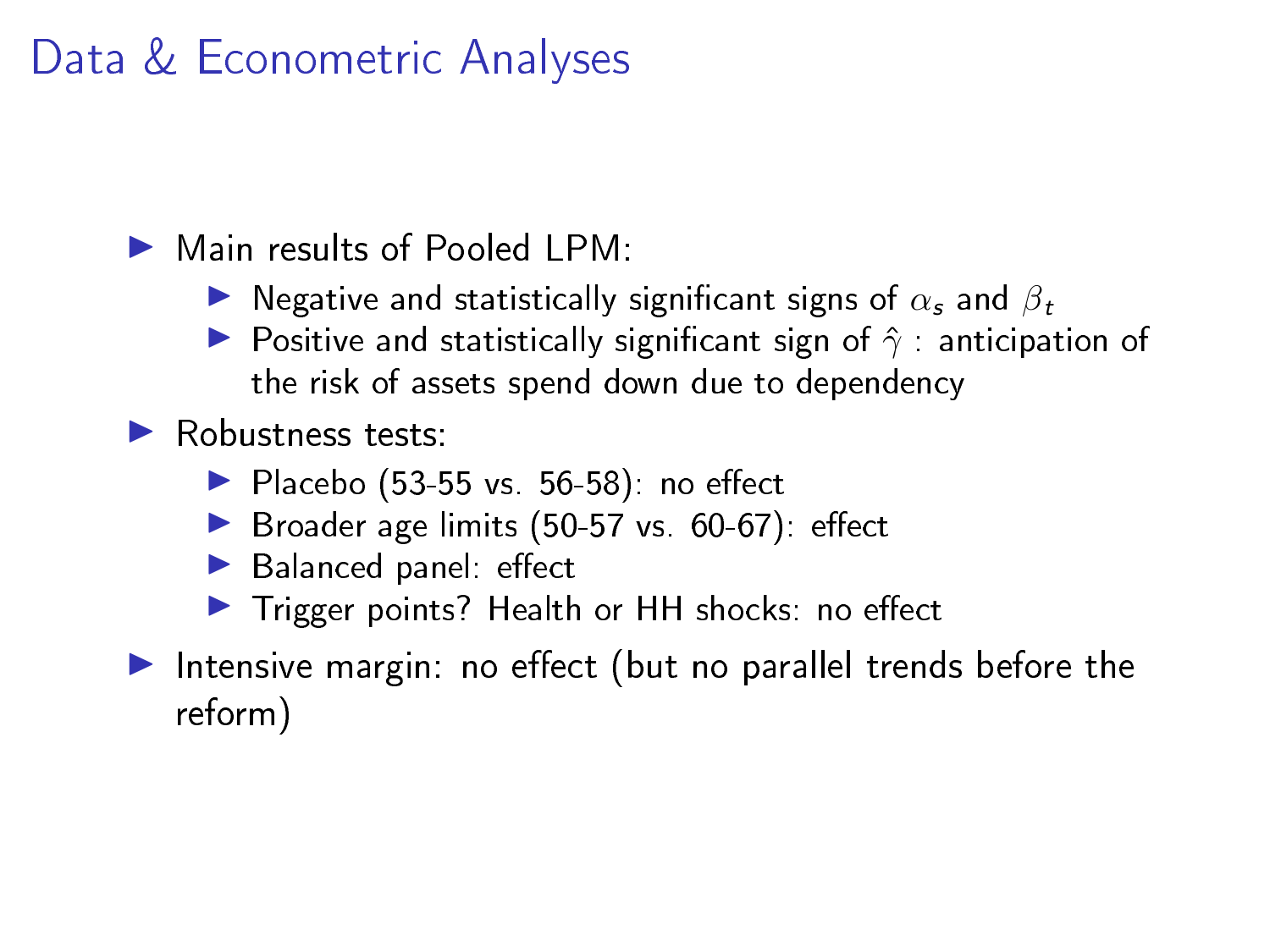## Extrapolations & Discussion

- $\triangleright$  Simple extrapolations with strong assumptions
- $\triangleright$  We multiply the average amount of transfers by the statistically significant increase of probability of transfers and by the number of inhabitants (by age group)  $\Rightarrow$  \$8 billion

| Treated<br>group<br>(age) | Increase of<br>probability of<br>transfers $(1)$ | Average<br>amount of<br>transfer if<br>transfer $(2)$ | <b>USA</b><br>inhabitants<br>$2015$ (by age)<br>$group)$ (3) | Extrapolation<br>$(1)$ <sup>*</sup> $(2)$ <sup>*</sup> $(3)$ | Medicaid<br>2015 | $%$ of<br>Medicaid<br>2015 |
|---------------------------|--------------------------------------------------|-------------------------------------------------------|--------------------------------------------------------------|--------------------------------------------------------------|------------------|----------------------------|
| 60-64                     | 4.2%                                             | 9840                                                  | 18986357                                                     | 7,846,681,621                                                | 552 billion      | 1.42%                      |
| 60-67                     | $3.0\%$                                          | 10040                                                 | 28437080                                                     | 8.565.248.496                                                |                  | 1.55%                      |

Figure: Extrapolations on increasing transfers

However, these figures do not say anything about the amount that could have been saved by Medicaid if any strategic behavior could be curbed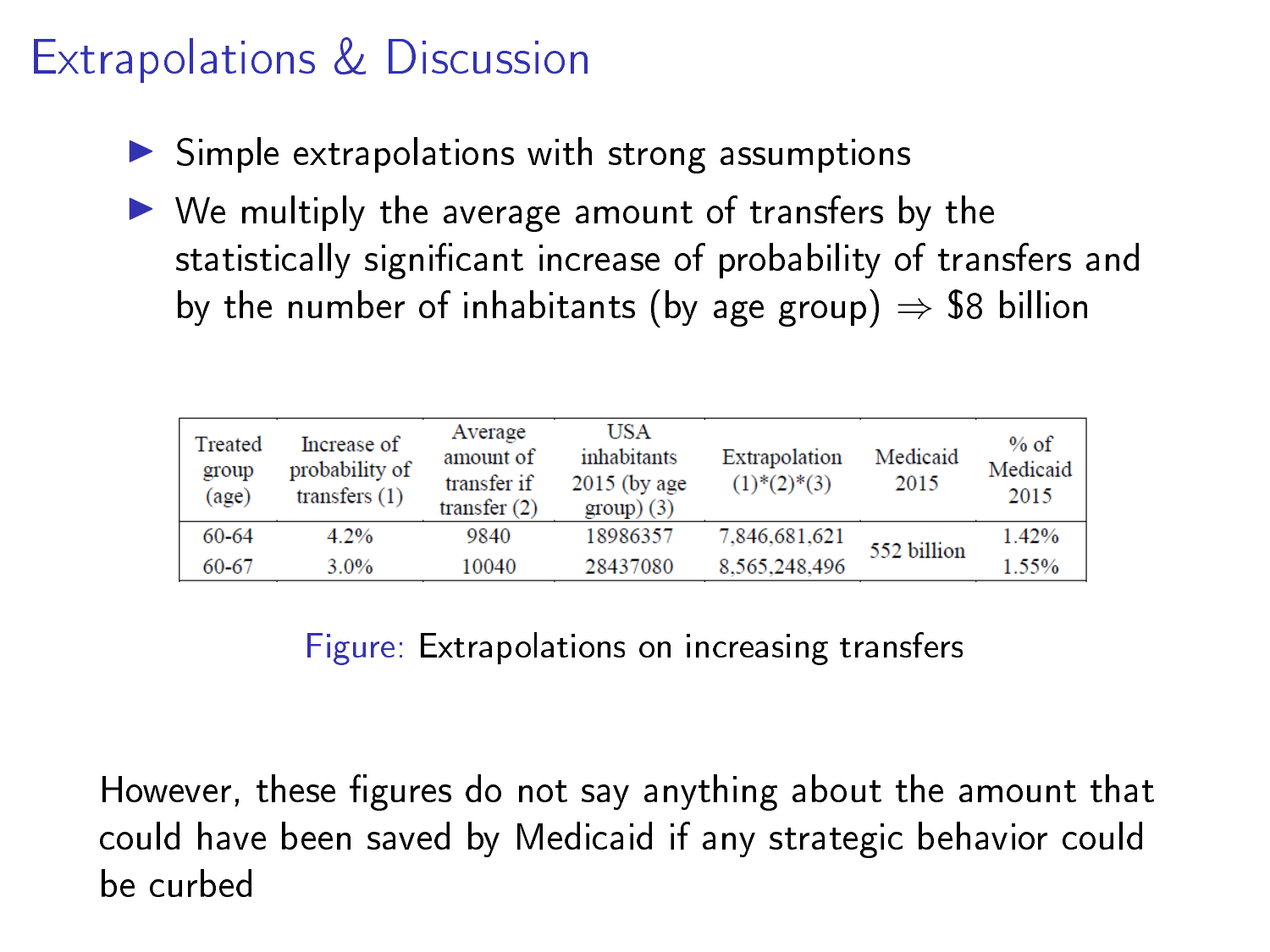## Extrapolations & Discussion

- $\blacktriangleright$  Ambiguous signal from government:
	- $\blacktriangleright$  Allowing this behavior...
	- $\blacktriangleright$  But repressing it through the look-back period and the penalties
- $\blacktriangleright$  Implicit tax (difficult access to Medicaid) to late transfers implies that government could seek in some way to accelerate these transfers in order to boost the economy by placing money in the hands of economic agents likely to spend it (and prevent wealth from sleeping in a bank account)
	- $\blacktriangleright$  Matthew Effect appears (Merton, 1968)
- ▶ Two solutions (Cremer and Pestieau, 2017): audits or taxation of inter vivos gifts (but costs may outweigh benefits)